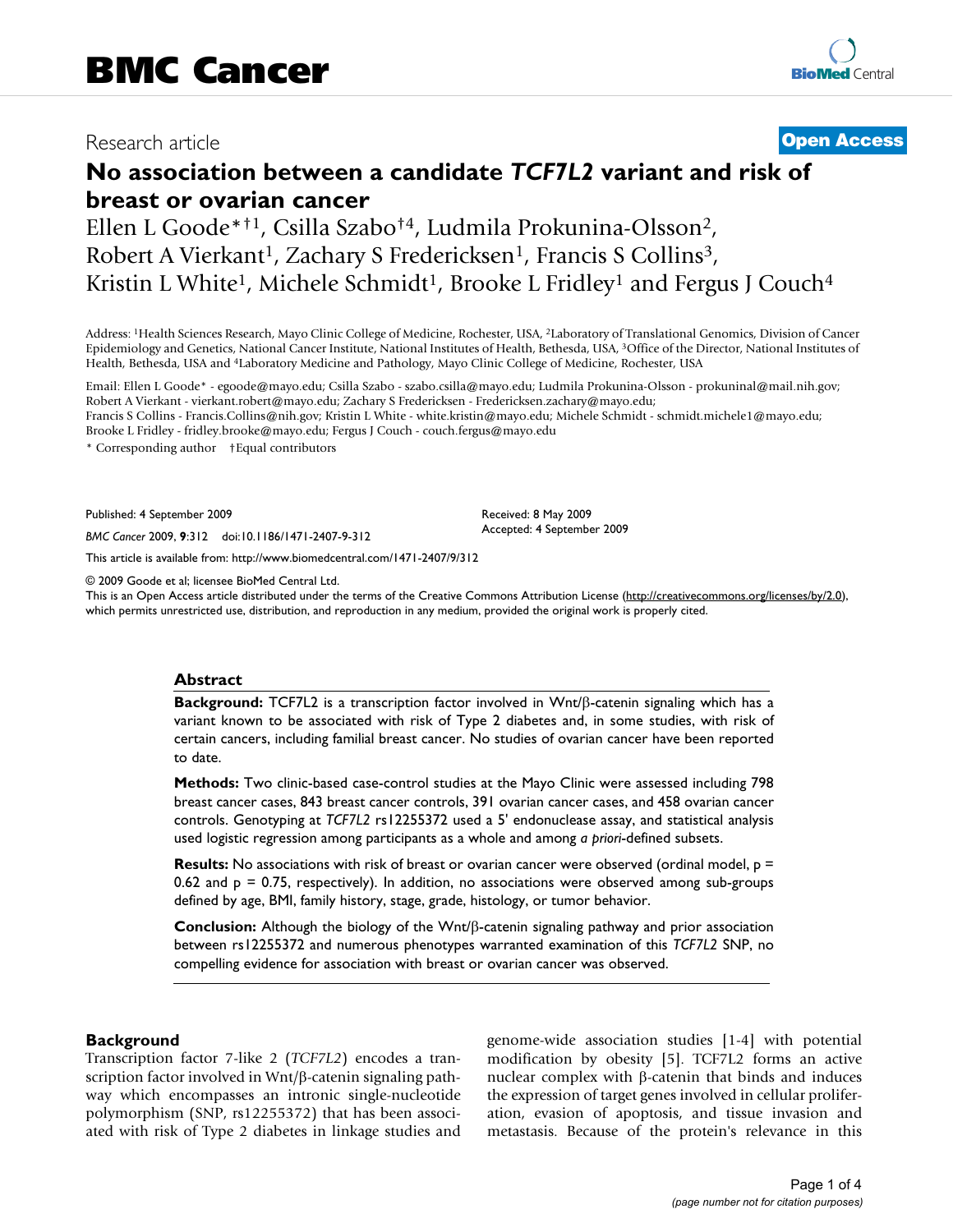canonical cancer pathway, several cancer association studies have been conducted. Studies report associations with increased risk of familial breast cancer [6] and aggressiveness of prostate cancer [7]; there are conflicting reports in colon cancer showing decreased risk [8], increased risk [9], or differential risk by NSAIDs use [10]. We sought to assess the role of this polymorphism in risk of breast and ovarian cancer and, based on other reports, in subsets defined by body mass index (BMI), family history, and measures of disease aggressiveness (e.g., stage, histological subtypes).

### **Methods**

Female participants were recruited at Mayo Clinic in Rochester, MN. Invasive breast cancer cases  $(N = 798)$ were over 18 years of age and enrolled within six months of diagnosis. Invasive or borderline epithelial ovarian cancer cases ( $N = 391$ ) were over 20 years of age and living in the Upper Midwest enrolled within one year of diagnosis. Controls (breast cancer  $N = 843$ ; ovarian cancer  $N = 458$ ) were frequency-matched on age and region of residence and seen for general medical examinations. Risk factor information was collected through interviews, clinical data was abstracted from medical records, and DNA was extracted from peripheral blood (Gentra). All breast cancer participants and 98% of ovarian cancer participants were white non-Hispanic. Details are provided elsewhere [11,12].

Genotyping at *TCF7L2* rs12255372 was performed on 384-well plates using TaqMan™ (Applied Biosystems). For breast and ovarian cancer, respectively, call rates were high (98.1%, 95.9%), genotypes were in Hardy-Weinberg

| Table 1: TCF7L2 rs12255372 and risk of breast cancer |  |
|------------------------------------------------------|--|
|------------------------------------------------------|--|

equilibrium ( $p = 0.23$ ,  $p = 0.96$ ), white non-Hispanic control minor allele frequencies were as expected (27.6%, 26.0%), and concordance across duplicates was 100%. Logistic regression in SAS v. 8 (SAS Institute) was used to estimate odds ratios (ORs) and 95% confidence intervals (CIs), primarily assuming an ordinal effect with simple tests for trend; heterozygous and minor allele homozygous ORs were also estimated. Ovarian cancer analyses were adjusted for age and region of residence; breast cancer analyses were additionally adjusted for oral contraceptive use, hormone therapy use, age at first birth, age at menarche, menopausal status, and smoking pack years. Stratified analyses were performed on sub-groups of menopausal status, BMI, family history, and estrogen, progesterone, and HER2 receptor status (breast cancer) and age, family history, BMI, stage, grade, histology, and tumor behavior (ovarian cancer).

### **Results**

For both breast and ovarian cancer, no overall association with risk was observed (per-allele OR, 95% CI; breast 1.04, 0.89-1.22; ovarian 0.96, 0.77-1.20). Breast cancer stratified analyses revealed no associations (p's > 0.05) among groups defined by menopausal status, BMI, family history, or tumor histology (Table 1). Assuming independent genotype effects (co-dominance), differential risk of breast cancer by genotype for HER2 positive was suggested (GT vs GG 1.68, 1.12-2.53; TT vs GG 0.49, 0.17- 1.45; 2 d.f.  $p = 0.01$ ). Exploratory analyses assuming dominance (GT/TT v GG) suggested elevated breast cancer risks for pre-menopausal  $(1.46, 0.99-2.15; p = 0.06)$ , HER2 positive  $(1.48, 1.00-2.01; p = 0.05)$ , and triple negative cases  $(2.01, 1.10-3.67; p = 0.02)$ . Although sub-

|                    |              | N<br>Cases | N<br>Controls | Ordinal OR (95% CI) |           | Co-Dominant ORs (95% CI) |                     |           |  |
|--------------------|--------------|------------|---------------|---------------------|-----------|--------------------------|---------------------|-----------|--|
|                    |              |            |               | Per T-allele        | P (trend) | <b>GT v GG</b>           | <b>TT</b> v GG      | P(2 d.f.) |  |
| Total              | ---          | 779        | 830           | $1.04(0.89-1.22)$   | 0.62      | $1.16(0.93-1.43)$        | $0.92(0.62 - 1.36)$ | 0.31      |  |
| Menopausal         | Pre          | 268        | 213           | $1.28(0.94-1.75)$   | 0.12      | $1.51(1.01-2.26)$        | $1.21(0.56-2.61)$   | 0.14      |  |
| status             | Post         | 467        | 573           | $0.95(0.77 - 1.16)$ | 0.59      | $1.03(0.78-1.34)$        | $0.79(0.49 - 1.29)$ | 0.60      |  |
| <b>BMI</b>         | $\leq 25.9$  | 34 I       | 394           | $1.07(0.84-1.37)$   | 0.59      | $1.25(0.90-1.73)$        | $0.91(0.50 - 1.64)$ | 0.34      |  |
|                    | > 25.9       | 406        | 393           | $1.03(0.82 - 1.30)$ | 0.78      | $1.13(0.83 - 1.54)$      | $0.92(0.52 - 1.63)$ | 0.66      |  |
| Family             | No.          | 424        | 480           | $1.04(0.84-1.30)$   | 0.70      | $1.09(0.81 - 1.46)$      | $1.02(0.60 - 1.73)$ | 0.85      |  |
| history            | Yes          | 336        | 312           | $0.99(0.77 - 1.28)$ | 0.95      | $1.25(0.89 - 1.76)$      | $0.68(0.36 - 1.28)$ | 0.14      |  |
| Estrogen           | Positive     | 472        | 830           | $1.09(0.91 - 1.31)$ | 0.34      | $1.16(0.90-1.49)$        | $1.10(0.70-1.71)$   | 0.50      |  |
| Receptor (ER)      | Negative     | 107        | 830           | $1.11(0.81 - 1.52)$ | 0.52      | $1.41(0.92 - 2.17)$      | $0.84(0.36 - 1.96)$ | 0.21      |  |
| Progesterone       | Positive     | 429        | 830           | $1.21(0.93 - 1.35)$ | 0.23      | $1.19(0.92 - 1.54)$      | $1.15(0.73 - 1.81)$ | 0.39      |  |
| Receptor (PR)      | Negative     | 147        | 830           | $1.00(0.76 - 1.32)$ | 0.99      | $1.19(0.82 - 1.71)$      | $0.74(0.35 - 1.56)$ | 0.40      |  |
| <b>HER2</b> status | Positive     | 122        | 830           | $1.14(0.83 - 1.55)$ | 0.42      | $1.68(1.12-2.53)$        | $0.49(0.17-1.45)$   | 0.01      |  |
|                    | Negative     | 269        | 830           | $1.02$ (0.82-1.27)  | 0.85      | $1.04(0.78-1.40)$        | $1.01(0.60-1.70)$   | 0.96      |  |
| ER, PR, HER2       | All Negative | 51         | 842           | $1.47(0.95-2.26)$   | 0.08      | $2.16(1.16-4.01)$        | $1.36(0.43-4.30)$   | 0.05      |  |

BMI, body mass index, categorized by median value; family history, first-degree or second-degree family history; analyses adjusted for age, region of residence, oral contraceptive use, hormone therapy use, age at first birth, age at menarche, menopausal status (unless used as stratifiying variable), and pack years of smoking; n.a., not estimatable, bold indicates  $p < 0.05$ .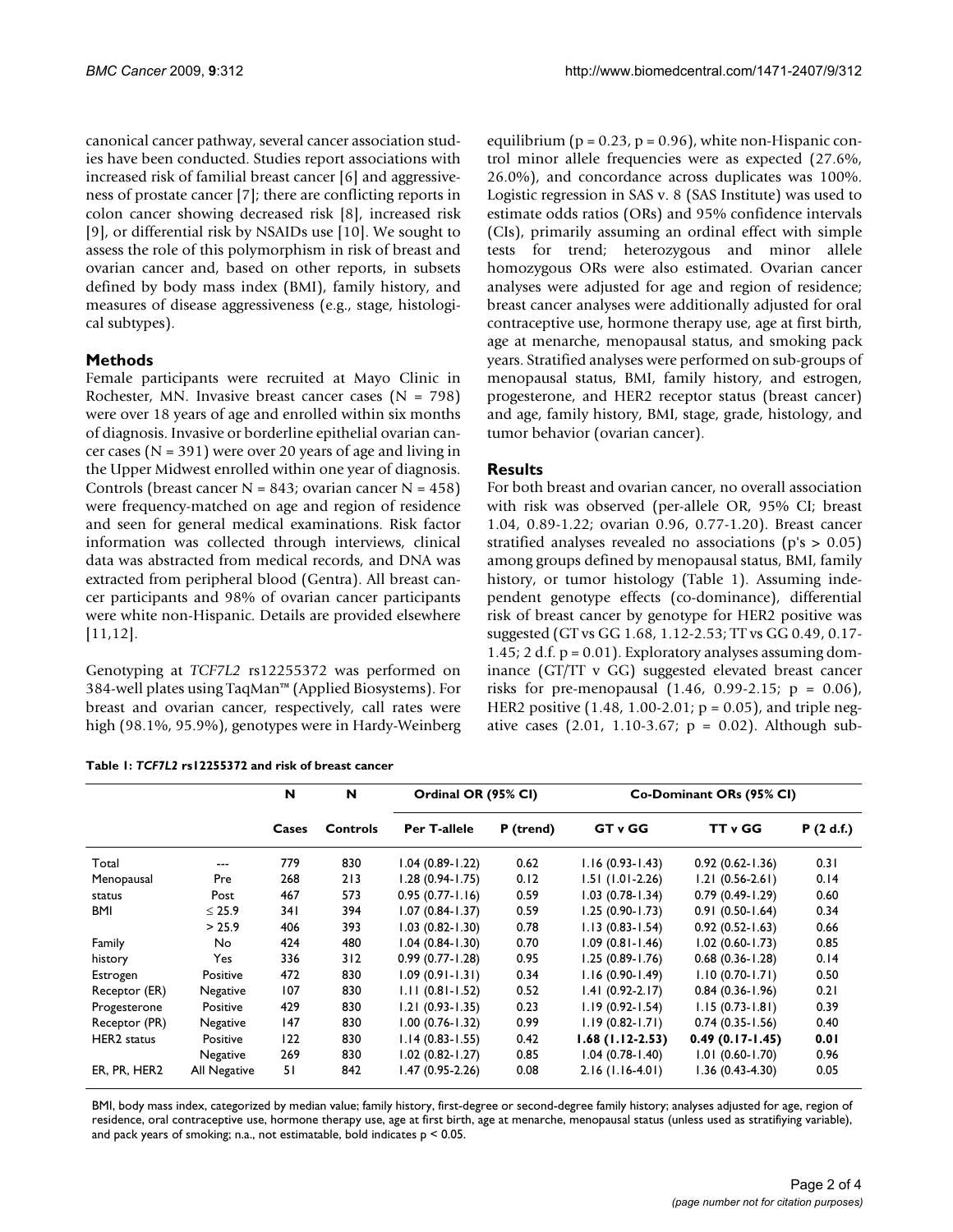groups were limited in size, these results are consistent with involvement of rs12255372 in non-luminal tumors. Analyses among ovarian cancer sub-groups did not suggest varied associations by age, BMI, family history, stage, grade, histology, or tumor behavior (Table 2). A significant association ( $p = 0.02$ ) among 12 cases with grade 1 disease compared to 458 controls is likely due to chance, as the number of strata examined was large, sample size was small, no trend with grade was seen, and no biological explanation fits this observation.

#### **Discussion**

*TCF7L2* has received much recent attention, as a consistently-replicated association that originated out of a traditional genetic linkage scan [3] that also appears consistently as a "top hit" for several phenotypes in genome-wide association studies [13]. Although association between rs12255372 and risk of Type 2 diabetes is thought to be due to impairment of insulin secretion [14], *TCF7L2* has also long been known to have a role in Wnt/ β-catenin signaling. Deregulation of the Wnt pathway is involved in the mechanisms of carcinogenesis [15], and mutations in Wnt-related genes have been detected in many cancers [16-18], indicating somatic mutations are important deregulation mechanisms of Wnt signaling. In breast cancer, we recently demonstrated that SNPs in the *AXIN2* and *APC* genes are associated with risk [11]. In

|  |  | Table 2: TCF7L2 rs12255372 and risk of ovarian cancer |  |  |  |
|--|--|-------------------------------------------------------|--|--|--|
|  |  |                                                       |  |  |  |

ovarian cancer, somatic mutations in *CTNNB1* (encoding  $\beta$ -catenin) are directly linked to carcinogenic transformation, but they are rare and mostly found in endometrioid adenocarcinomas [19]. Ovarian expression studies show differences for distinct cellular components of the Wnt pathway between normal and cancer cells [20] implicating Wnt signaling in the molecular events leading to ovarian cancer despite the fact that gene mutations are uncommon [21].

Because of the importance of Wnt/β-catenin signaling in breast and ovarian cancer, TCF7L2's critical role in combining with β-catenin, clear associations of rs12255372 with non-cancer phenotypes, and suggestive evidence of association with cancer phenotypes, we hypothesized that genotypes at this SNP may be associated with risk of breast and/or ovarian cancer. However, no strong association was suggested in our analysis of almost 800 breast cancer cases and 850 controls, and almost 400 ovarian cancer cases and 450 controls.

These results contrast with a smaller analysis of 592 familial breast cancer cases and 735 controls which showed a per-allele OR of 1.19 (95% CI 1.01-1.42) [6]. Our breast cancer case-control series provided 80% power to detect an OR as low as 1.22, assuming a minor allele frequency of 0.25 and a Type I error rate of 0.05 and was adequately

|            |                   | N<br>Cases | N<br><b>Controls</b> | Ordinal OR (95% CI) |           | Co-Dominant ORs (95% CI) |                     |           |  |
|------------|-------------------|------------|----------------------|---------------------|-----------|--------------------------|---------------------|-----------|--|
|            |                   |            |                      | Per T-allele        | P (trend) | GT v GG                  | TT v GG             | P(2 d.f.) |  |
| Total      |                   | 391        | 458                  | $0.96(0.77 - 1.20)$ | 0.75      | $0.95(0.71 - 1.26)$      | $0.97(0.56 - 1.68)$ | 0.93      |  |
| Age        | < 60              | 9          | 206                  | $1.15(0.83 - 1.59)$ | 0.40      | $1.04(0.68-1.58)$        | $1.60(0.70-3.69)$   | 0.54      |  |
|            | $60+$             | 200        | 252                  | $0.82(0.60 - 1.10)$ | 0.19      | $0.87(0.58-1.28)$        | $0.60(0.28 - 1.28)$ | 0.38      |  |
| <b>BMI</b> | $\leq 26.2$       | 164        | 226                  | $1.00(0.72 - 1.39)$ | 1.00      | $0.96$ $(0.62 - 1.47)$   | $1.08(0.47-2.44)$   | 0.96      |  |
|            | > 26.2            | 211        | 203                  | $0.94(0.69 - 1.30)$ | 0.74      | $0.98(0.65 - 1.49)$      | $0.84(0.38 - 1.84)$ | 0.91      |  |
| Family     | No                | 329        | 403                  | $0.93(0.74-1.18)$   | 0.58      | $1.01(0.74-1.37)$        | $0.77(0.43 - 1.38)$ | 0.66      |  |
| history    | Yes               | 50         | 32                   | $2.18(0.89 - 5.34)$ | 0.09      | $1.20(0.40-3.61)$        | $21.1(1.34-334)$    | 0.09      |  |
| Stage      |                   | 103        | 458                  | $1.00(0.70-1.41)$   | 0.99      | $0.95(0.60 - 1.50)$      | $1.08(0.44-2.63)$   | 0.96      |  |
|            | 2                 | 29         | 458                  | $1.24(0.65-2.35)$   | 0.51      | $1.09(0.49-2.41)$        | $2.25(0.28-17.8)$   | 0.74      |  |
|            | 3                 | 196        | 458                  | $0.86$ (0.66-1.13)  | 0.28      | $0.82$ (0.58-1.18)       | $0.80(0.41-1.56)$   | 0.52      |  |
|            | 4                 | 55         | 458                  | $1.26(0.78-2.02)$   | 0.35      | $1.54(0.82 - 2.89)$      | $1.07(0.35-3.26)$   | 0.40      |  |
| Grade      | 0                 | 64         | 458                  | $1.26$ (0.80-1.99)  | 0.32      | $1.12(0.64-1.95)$        | $2.34(0.52 - 10.4)$ | 0.52      |  |
|            |                   | 12         | 458                  | $0.37(0.16-0.88)$   | 0.02      | $0.19(0.04-0.94)$        | $0.15(0.02-1.11)$   | 0.09      |  |
|            | 2                 | 41         | 458                  | $0.88(0.53 - 1.46)$ | 0.62      | $1.09(0.54-2.23)$        | $0.61(0.21 - 1.81)$ | 0.60      |  |
|            | 3                 | 146        | 458                  | $0.99(0.73 - 1.35)$ | 0.94      | $0.97(0.65 - 1.44)$      | $1.02(0.46 - 2.27)$ | 0.98      |  |
|            | 4                 | 2          | 458                  | $0.93(0.68-1.29)$   | 0.68      | $0.93$ (0.60-1.42)       | $0.89$ (0.40-1.98)  | 0.92      |  |
| Histology  | Serous            | 232        | 458                  | $0.93(0.72 - 1.21)$ | 0.60      | $0.87(0.62 - 1.21)$      | $1.00(0.52 - 1.93)$ | 0.70      |  |
|            | <b>Mucinous</b>   | 27         | 458                  | $1.24(0.63-2.44)$   | 0.53      | $0.89(0.40-1.97)$        | n.a.                | 0.96      |  |
|            | Endometriod       | 64         | 458                  | $0.94(0.62 - 1.41)$ | 0.76      | $1.55(0.84-2.86)$        | $0.53(0.23 - 1.22)$ | 0.07      |  |
|            | Clear cell        | 25         | 458                  | $1.04(0.54-2.00)$   | 0.91      | $0.81(0.35 - 1.90)$      | $1.91(0.23 - 15.7)$ | 0.70      |  |
|            | Mixed cell        | 32         | 458                  | $1.42(0.76-2.68)$   | 0.27      | $1.30(0.60-2.80)$        | $2.73(0.35-21.4)$   | 0.55      |  |
| Behavior   | Malignant         | 327        | 458                  | $0.93(0.74-1.17)$   | 0.52      | $0.92(0.68 - 1.25)$      | $0.87(0.49 - 1.53)$ | 0.81      |  |
|            | <b>Borderline</b> | 64         | 458                  | $1.20(0.76 - 1.88)$ | 0.43      | $1.03(0.59 - 1.80)$      | $2.29(0.52 - 10.2)$ | 0.55      |  |

BMI, body mass index, categorized by median value; family history, first-degree or second-degree family history; analyses adjusted for age (unless used as stratifiying variable) and region of residence; n.a., not estimatable, bold indicates p < 0.05.